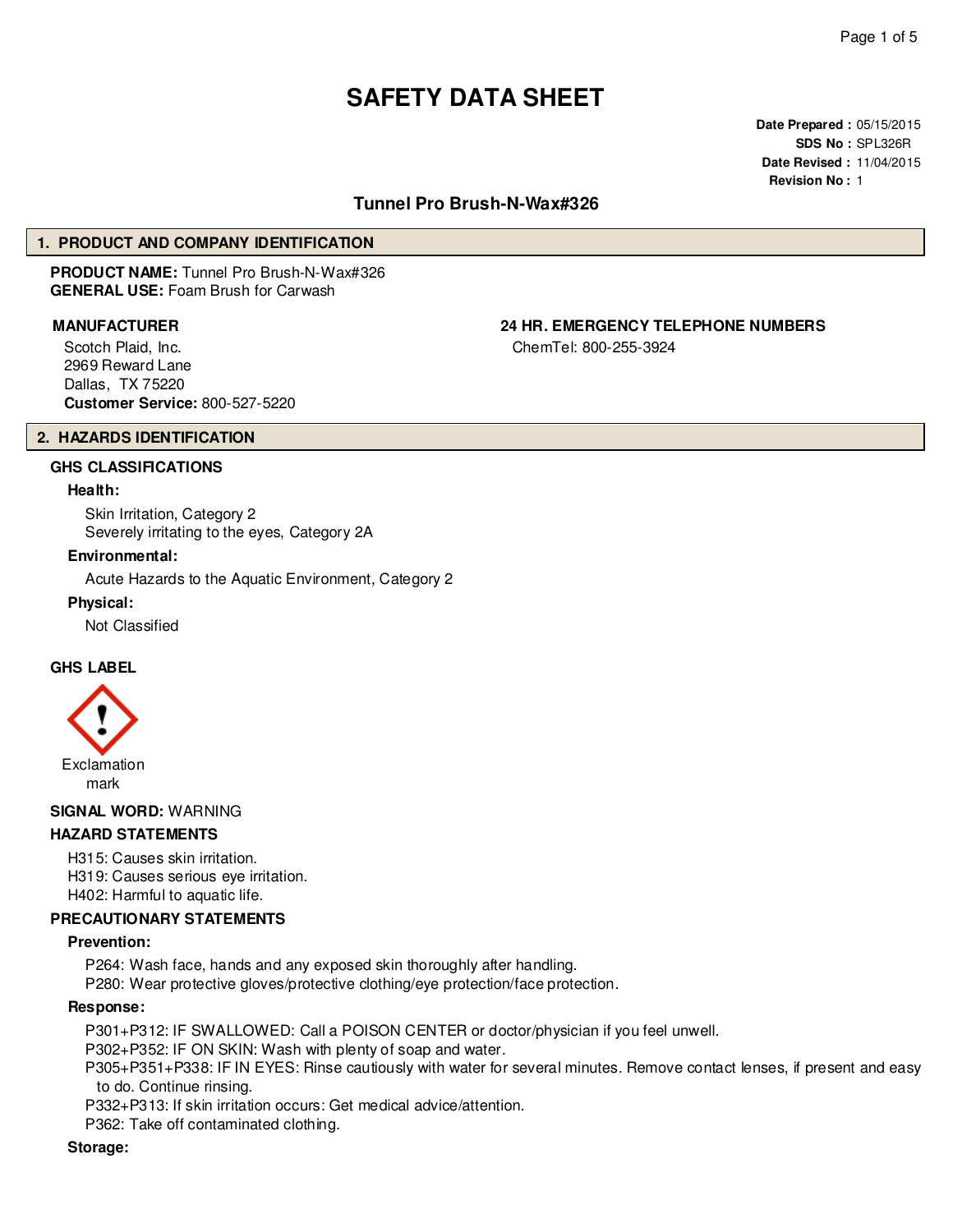P102: Keep out of reach of children.

P234: Keep only in original packaging.

# **Disposal:**

P501: Dispose of contents/container to an approved waste disposal plant.

# **POTENTIAL HEALTH EFFECTS**

**EYES:** Contact causes severe eye irritation.

**SKIN:** Causes skin irritation

**INGESTION:** May cause irritation of the mucous membranes.

**INHALATION:** Inhalation may cause irritation to mucous membranes.

# **MEDICAL CONDITIONS AGGRAVATED:** None known.

# **3. COMPOSITION / INFORMATION ON INGREDIENTS**

| <b>Chemical Name</b>             | $Wt.\%$ | <b>CAS</b>             |
|----------------------------------|---------|------------------------|
| Sodium Dodecylbenezene Sulfonate |         | l 5 - 15 l 251 55-30-0 |
| <sup>I</sup> Cocamide DEA        |         | l 5 - 15 l 68603-42-9  |

#### **4. FIRST AID MEASURES**

**EYES:** Immediately flush eyes with plenty of water. Get medical attention, if irritation persists.

**SKIN:** Wash with soap and water. Get medical attention if irritation develops or persists.

**INGESTION:** Get immediate medical attention. Do not induce vomiting unless instructed to do so by poison center or physician.

**INHALATION:** Remove victim to fresh air. If irritation persists, get medical attention.

# **SIGNS AND SYMPTOMS OF OVEREXPOSURE**

**EYES:** Contact may cause eye irritation.

**SKIN:** Contact causes skin irritation.

**INGESTION:** May cause headache and nausea.

**INHALATION:** May cause irritation to mucous membranes.

**ACUTE EFFECTS:** Eye contact may cause stinging, tearing, redness and blurred vision. Skin contact may cause redness and pain.

**CHRONIC EFFECTS:** None known.

**NOTES TO PHYSICIAN:** Treat symptomatically

#### **5. FIRE FIGHTING MEASURES**

**FLAMMABLE CLASS:** Not flammable or combustible

**EXTINGUISHING MEDIA:** Use extinguishing measures that are appropriate for the local circumstance and the surrounding environment.

**HAZARDOUS COMBUSTION PRODUCTS:** Oxides of carbon and sulfur

**EXPLOSION HAZARDS:** None

**FIRE FIGHTING EQUIPMENT:** Use personal protective equipment

#### **6. ACCIDENTAL RELEASE MEASURES**

**SMALL SPILL:** After removal, flush contaminated area thoroughly with water.

**LARGE SPILL:** Dike spilled material or otherwise contain material to ensure runoff does not reach into soil, ditches, sewers and / or groundwater. Transfer material into suitable containers for proper disposal in accordance with local, state and federal regulations.

# **ENVIRONMENTAL PRECAUTIONS**

**WATER SPILL:** Do not allow material to contaminate waterways.

**LAND SPILL:** Do not allow material to contaminate the soil.

**GENERAL PROCEDURES:** Ensure clean-up is conducted by trained personnel only. Refer to protective measures listed in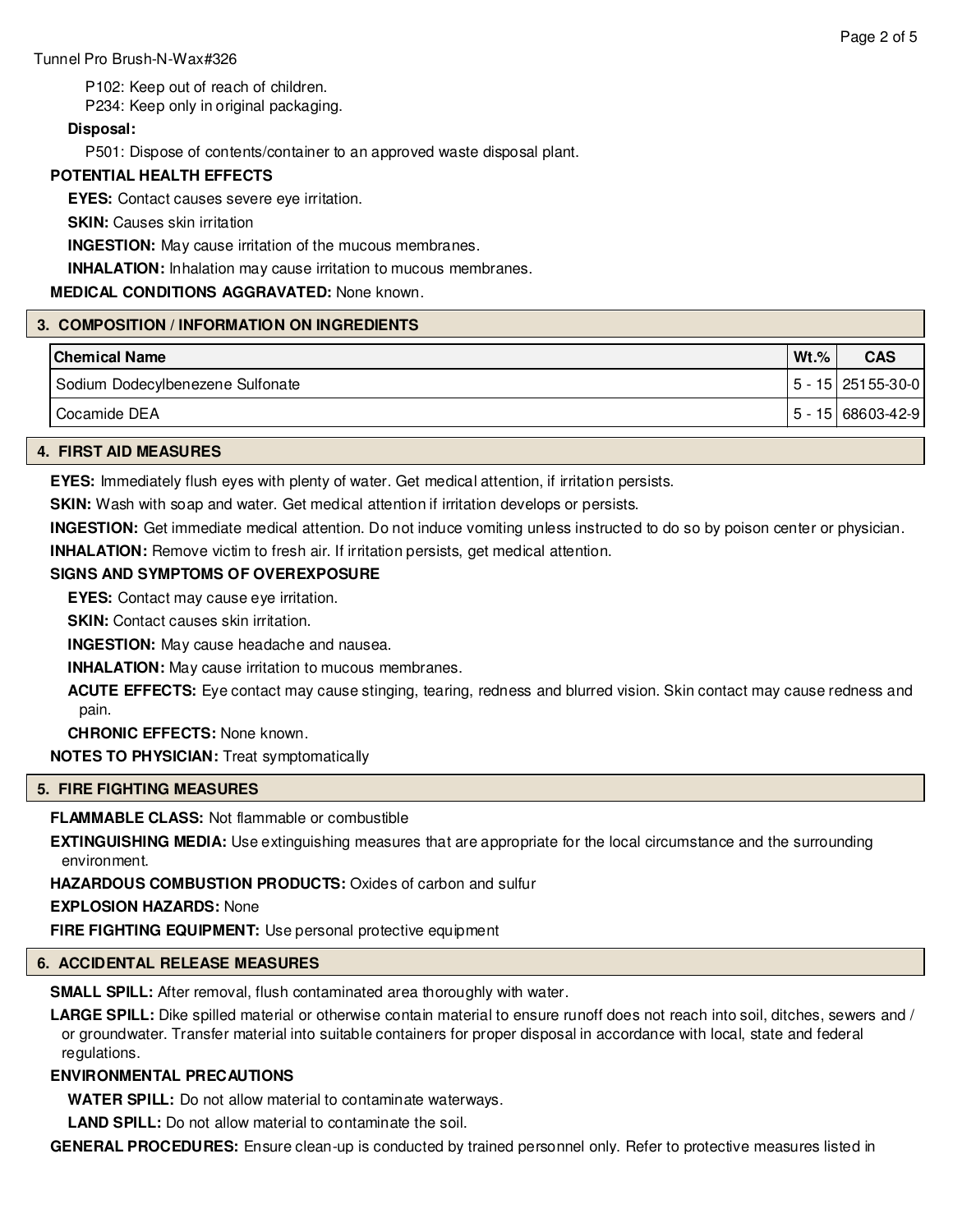#### Sections 7 and 8.

**SPECIAL PROTECTIVE EQUIPMENT:** For personal protection see section 8.

#### **7. HANDLING AND STORAGE**

**GENERAL PROCEDURES:** Handle in accordance with good industrial hygiene and safety procedures. Use personal protection recommended in Section 8. Follow all product label instructions.

**HANDLING:** Follow all SDS/label precautions even after container is emptied because it may retain product residues.

**STORAGE:** Keep out of reach of children. Store in original container in a cool, dry and well ventilated area.

# **8. EXPOSURE CONTROLS / PERSONAL PROTECTION**

# **EXPOSURE GUIDELINES**

# **OSHA HAZARDOUS COMPONENTS (29 CFR1910.1200)**

|                                  |             | <b>EXPOSURE LIMITS</b> |                     |  |
|----------------------------------|-------------|------------------------|---------------------|--|
|                                  |             |                        | <b>Supplier OEL</b> |  |
| <b>Chemical Name</b>             |             | ppm                    | mg/m <sup>3</sup>   |  |
|                                  | <b>TWA</b>  | <b>NL</b>              | NL                  |  |
| Sodium Dodecylbenezene Sulfonate | <b>STEL</b> | <b>NL</b>              | <b>NL</b>           |  |

# **ENGINEERING CONTROLS:** None usually needed.

# **PERSONAL PROTECTIVE EQUIPMENT**

**EYES AND FACE:** Safety glasses with side shields.

**SKIN:** Chemical resistant gloves.

**RESPIRATORY:** No personal respiratory equipment normally required.

**PROTECTIVE CLOTHING:** Wear suitable protective clothing to prevent contact with skin.

**WORK HYGIENIC PRACTICES:** Wash contaminated clothing before reuse. Wash face, hands and any exposed skin thoroughly after handling.

# **9. PHYSICAL AND CHEMICAL PROPERTIES**

**PHYSICAL STATE:** Liquid **ODOR:** Cherry **ODOR THRESHOLD:** Not determined for this mixture. **APPEARANCE:** Clear liquid **COLOR:** Pink **pH:** 8.5 to 10.0 (full strength) **PERCENT VOLATILE:** (w/w) 70-80% mostly as water. **FLASH POINT AND METHOD:** Non Flammable **FLAMMABLE LIMITS:** Non Flammable **AUTOIGNITION TEMPERATURE:** NA = Not Applicable **VAPOR PRESSURE:** Not determined for this mixture. **VAPOR DENSITY:** Not determined for this mixture. **BOILING POINT:** Near that of water **FREEZING POINT:** Near that of water. **THERMAL DECOMPOSITION:** Not determined for this mixture. **SOLUBILITY IN WATER:** Complete **EVAPORATION RATE:** Near that of water. **SPECIFIC GRAVITY:** 1.02 to 1.030 g/ml **(VOC):** 1.000 to 2.000 (Weight %)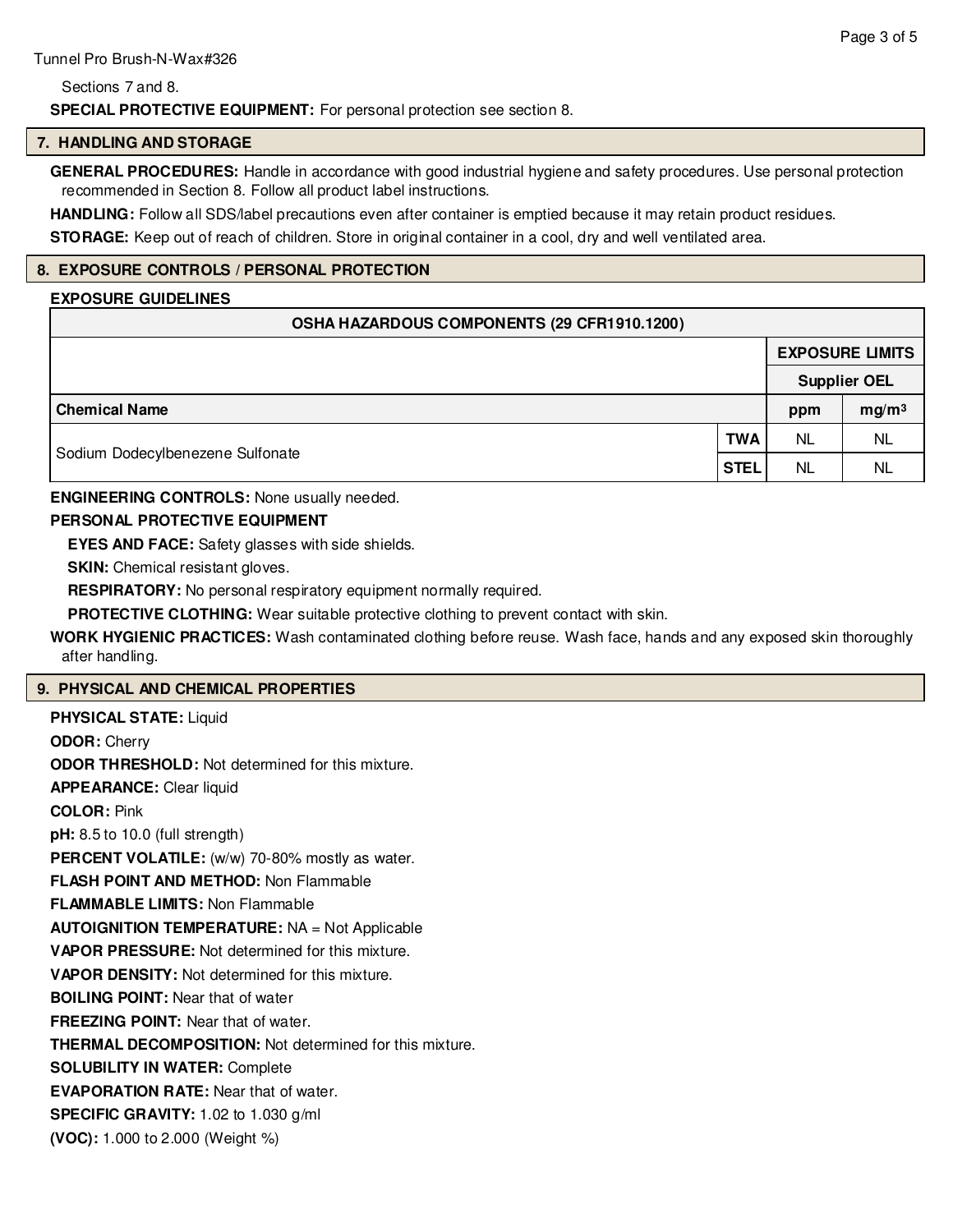# **10. STABILITY AND REACTIVITY**

**REACTIVITY:** Stable under normal conditions.

**HAZARDOUS POLYMERIZATION:** Will not occur.

**STABILITY:** Stable under normal conditions.

**CONDITIONS TO AVOID:** Excessive heat or cold.

**POSSIBILITY OF HAZARDOUS REACTIONS:** No dangerous reaction known under conditions of normal use.

**HAZARDOUS DECOMPOSITION PRODUCTS:** Oxides of carbon, nitrogen and sulfur.

**INCOMPATIBLE MATERIALS:** Strong oxidizing agents, acids and bases.

#### **11. TOXICOLOGICAL INFORMATION**

#### **ACUTE**

| <b>Chemical Name</b>             | ORAL $LD_{50}$            | <b>DERMAL LD<sub>50</sub></b> | <b>INHALATION</b><br>$LC_{50}$ |
|----------------------------------|---------------------------|-------------------------------|--------------------------------|
| Sodium Dodecylbenezene Sulfonate | 1080 mg/kg<br>(rat)       | $>$ 2000 mg/kg<br>(rabbit)    | 6.41 mg/l (rat)<br>Aerosol     |
| Cocamide DEA                     | $> 5000.0$ mg/kg<br>(rat) | > 2000.0 mg/kg<br>(rabbit)    |                                |

**EYE EFFECTS:** Causes serious eye irrtation.

**SKIN EFFECTS:** May cause skin irritation.

**CHRONIC:** Health injuries are not known or expected under normal use.

# **CARCINOGENICITY**

**IARC:** Cocamide DEA (CAS# 68603-42-9): 2B Possibly carcinogenic to humans.

- **NTP:** No ingredient in this product is present at levels greater than or equal to 0.1% is identified as a known or anticipated carcinogen by NTP.
- **OSHA:** No ingredient in this product is present at levels greater than or equal to 0.1% is identified as a carcinogen or potential carcinogen by OSHA.

**REPEATED DOSE EFFECTS:** No data available for this mixture.

**IRRITATION:** Skin and eye irritation.

**SENSITIZATION:** No data available for this mixture.

**NEUROTOXICITY:** No data available for this mixture.

**GENETIC EFFECTS:** No data available for this mixture.

**REPRODUCTIVE EFFECTS:** No data available for this mixture.

**TARGET ORGANS:** No data available for this mixture.

**TERATOGENIC EFFECTS:** No data available for this mixture.

**MUTAGENICITY:** No data available for this mixture.

**SYNERGISTIC MATERIALS:** No data available for this mixture.

# **12. ECOLOGICAL INFORMATION**

**ECOTOXICOLOGICAL INFORMATION:** Toxic to aquatic life with long lasting effects.

**BIOACCUMULATION/ACCUMULATION:** The potential for bioconcentration in organisms is low.

**AQUATIC TOXICITY (ACUTE):** No data available for this mixture.

**CHEMICAL FATE INFORMATION:** This product is expected to be readily biodegradable.

#### **13. DISPOSAL CONSIDERATIONS**

**DISPOSAL METHOD:** Follow all Federal, State and Local Regulations appropriate for this material.

**PRODUCT DISPOSAL:** Wastewater resulting from this product should be directed to a proper waste water treatment facility.

**EMPTY CONTAINER:** Empty containers should be taken to an approved waste handling site for recycling or disposal. Do not re-